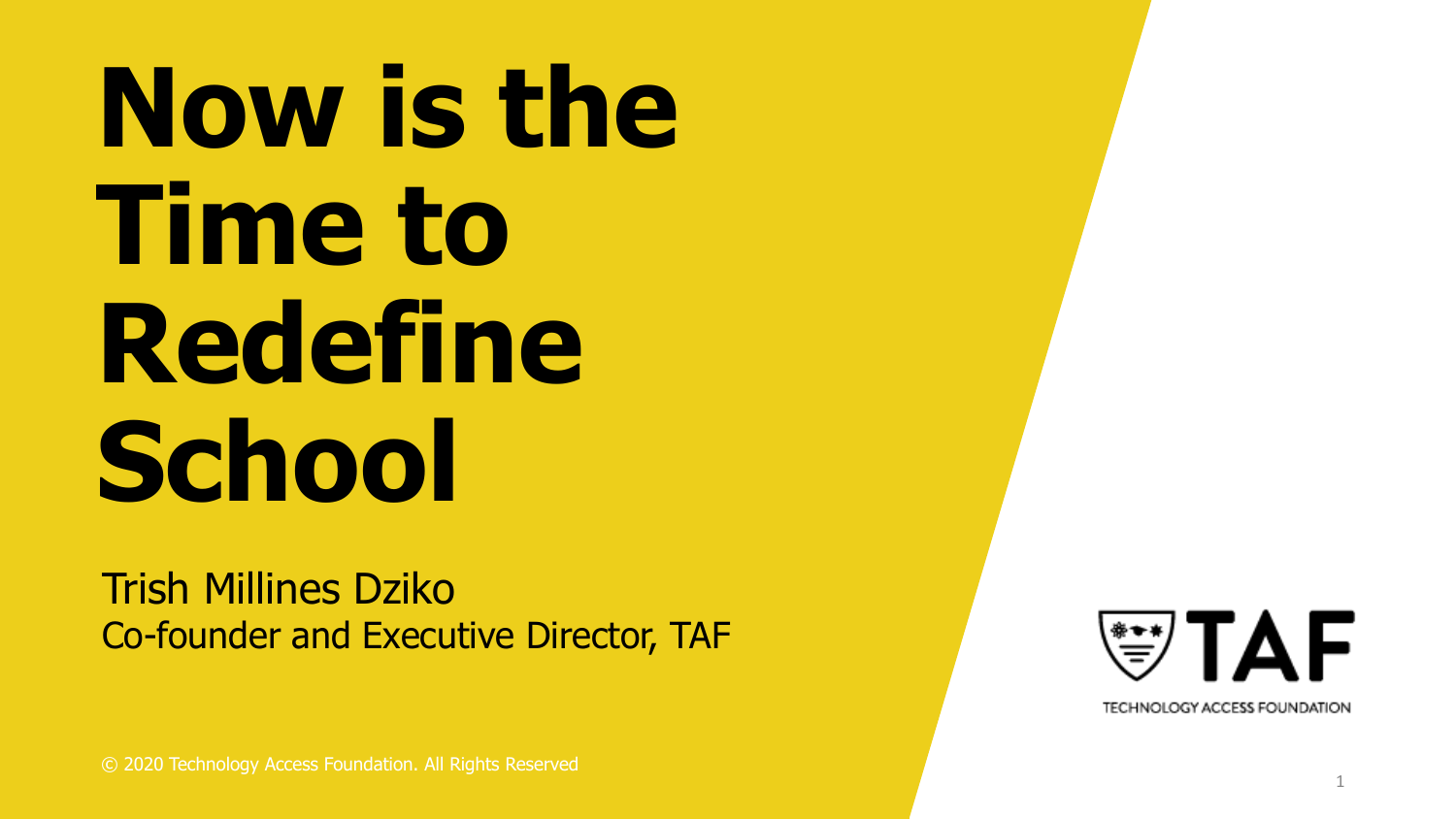## Schools Should Strive For

#### **1 PHILOSOPHY**

Create a philosophy that believes all students have their own genius and add value to the learning community

## **2**

#### **CULTURE**

Establish a culture of high expectations and support for every member of the learning community. Foster authentic individuality and personal identity

## **3**

#### **PEDAGOGY**

Adopt a teaching methodology designed toward student voice, choice and leadership

### **4**

#### **CONTENT**

Curate content that is culturally and communally relevant, and challenges the hegemonic structures

#### **DIVERSE STAFF**

**5**

Staff at all levels, particularly in the classroom, that mirrors the student population and has wherewithal to bring their own lens to the work

## **6**

#### **EXPANDED COMMUNTIY**

Develop an expanded community that bridges the gap between school and community, supporting the reciprocity of learning and resources

© 2020 Technology Access Foundation. All Rights Reserved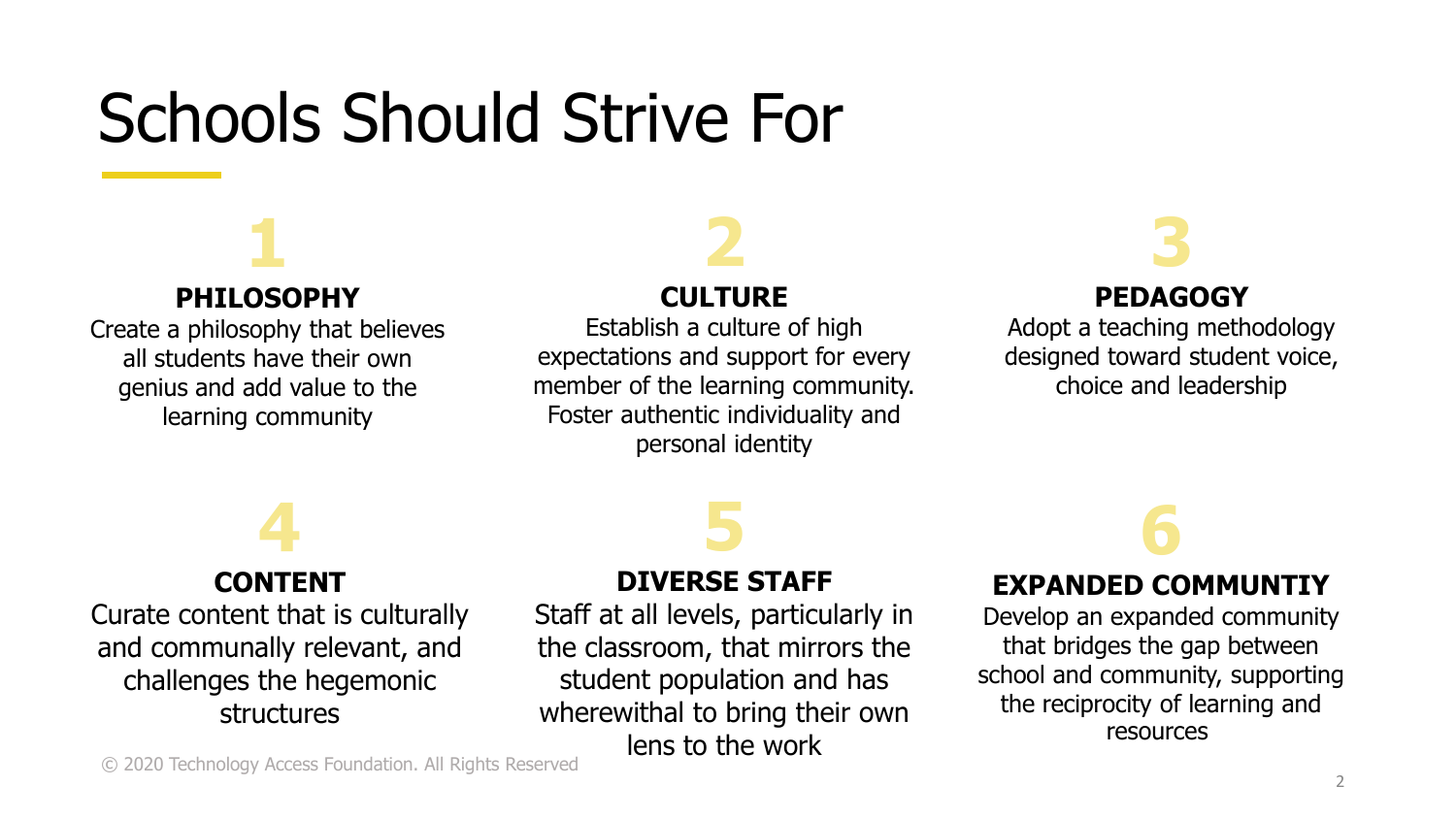# **Philosophy**

Create a philosophy that believes all students have their own genius and add value to the learning community

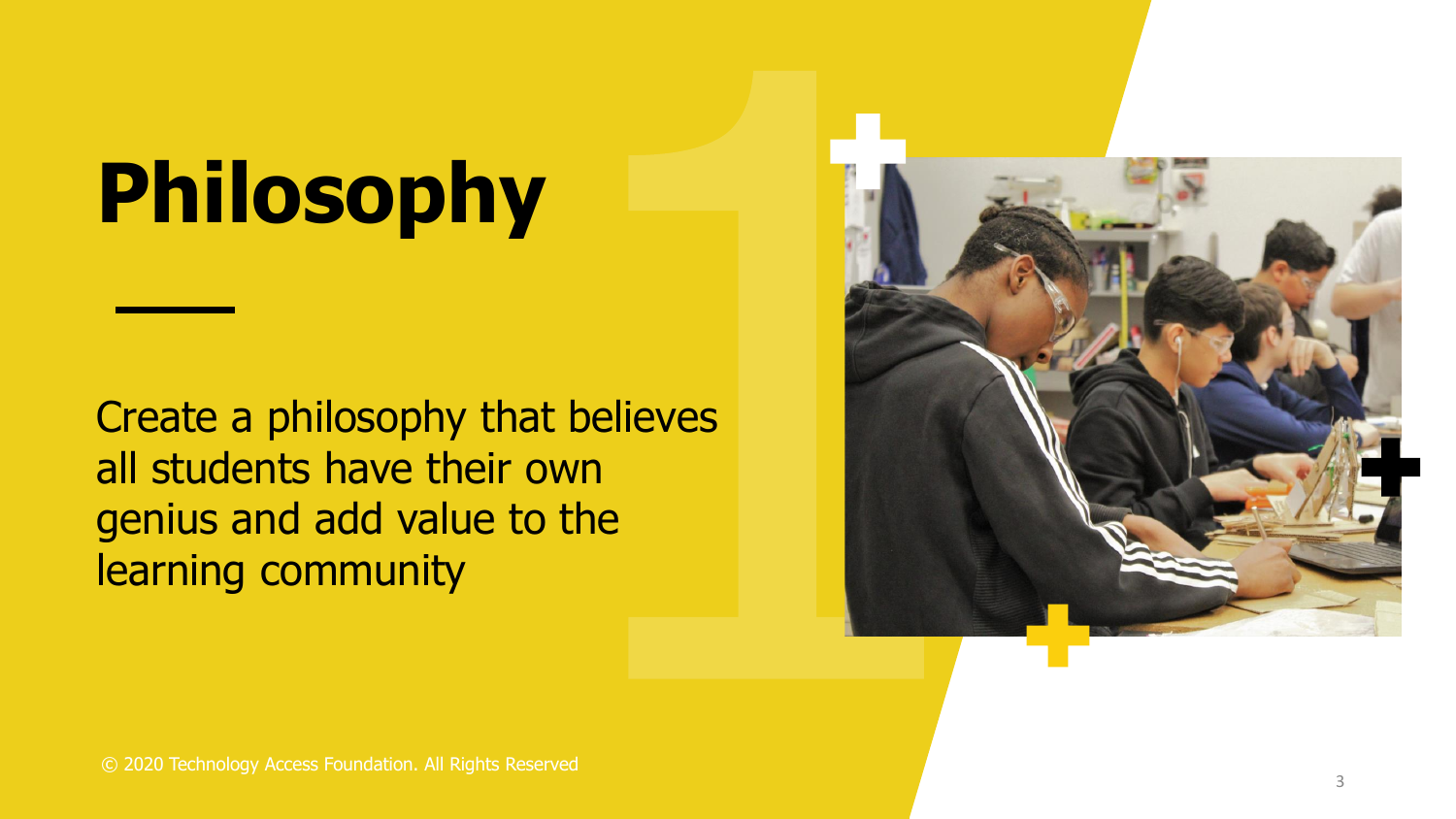## **Philosophy**

#### SHORT TERM

Administration and staff define what it means to believe in every single student and how that is demonstrated through day to day interactions and program structure

#### LONG TERM

Develop an onboarding protocol that ensure new staff understand the school's philosophy

4

#### **WHAT NEEDS TO BE TRUE**

Every single adult working at the school must subscribe to the philosophy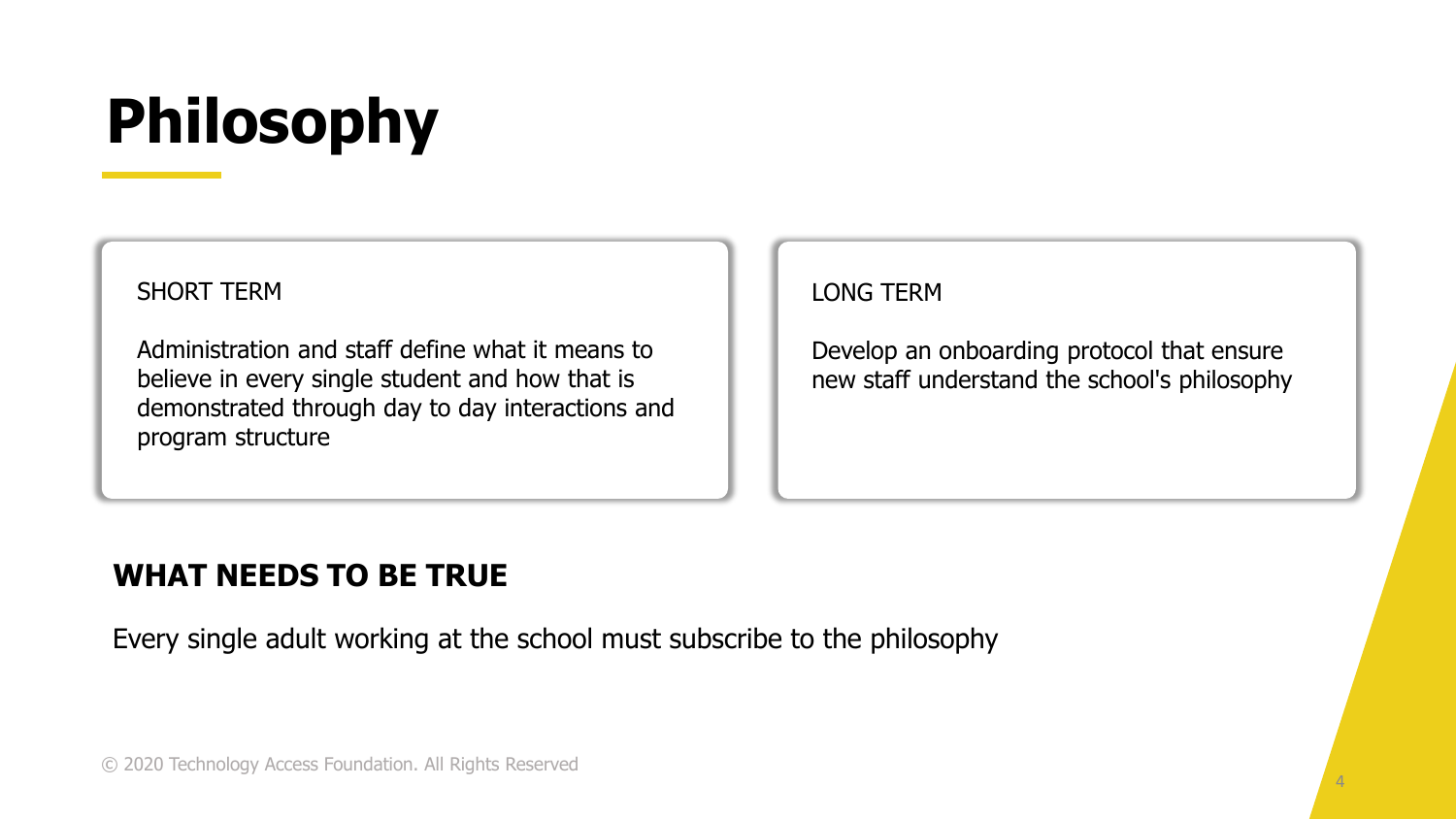## **Culture**

Establish a culture of high expectations and support for every member of the learning community. Foster authentic individuality and personal identity .

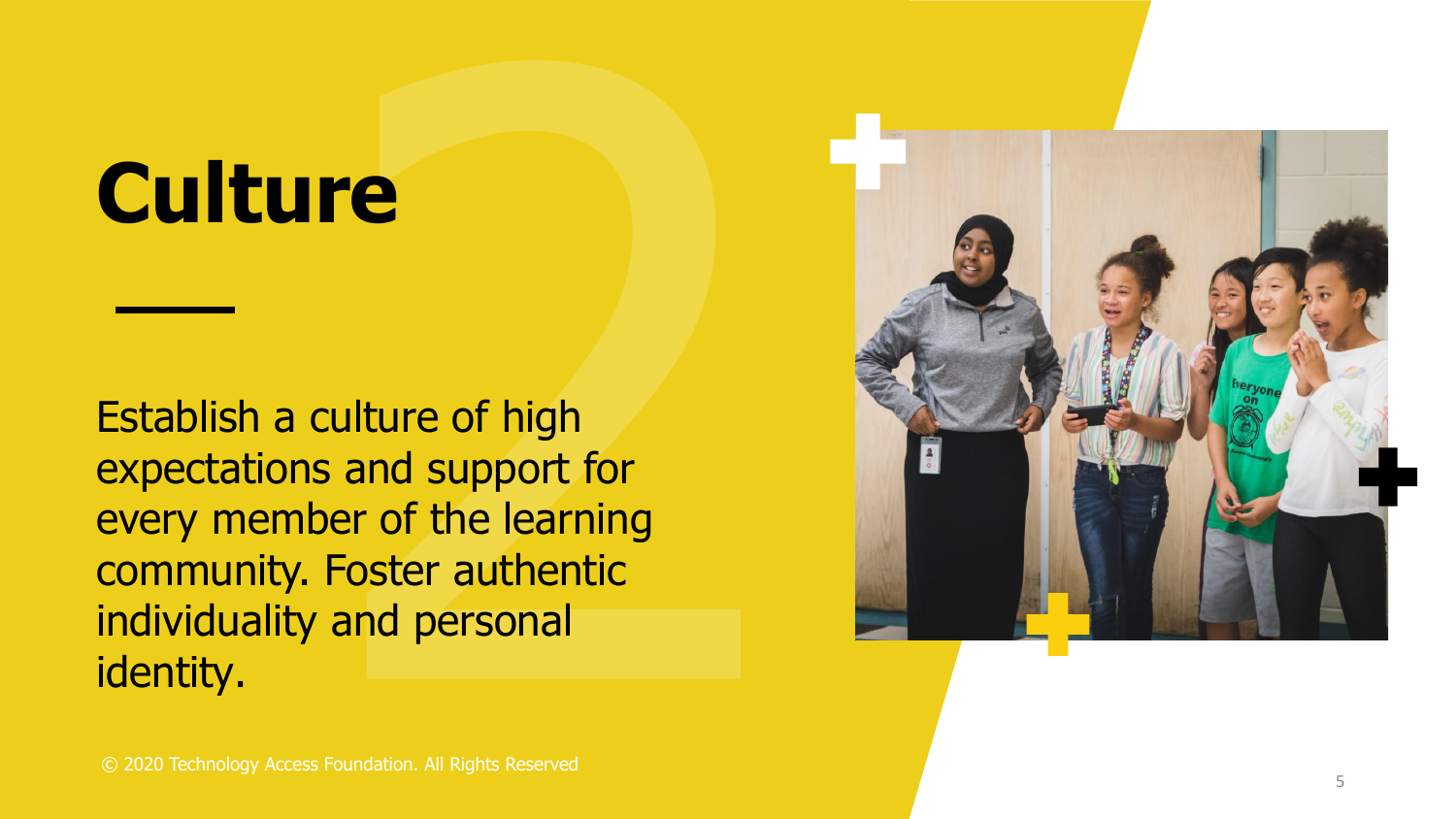## **Culture**

#### SHORT TERM

- Every student held to the same high standards, then given tools and support to meet them
- Shift away from punitive measures of discipline and move towards restorative practices
- Institutionally, create more time for learning and planning

#### LONG TERM

- Over time create a place of belonging where everyone feels valued and wants to work at their highest level
- State funding to lower teacher load to no more than 80 students per year for middle and high school

- **EX School-wide belief that every student is a learner with a value and voice**
- Removal of academic tracking that results in segregation
- **E** Ensure there are mindset shifts from success/failure to exploring learning as a process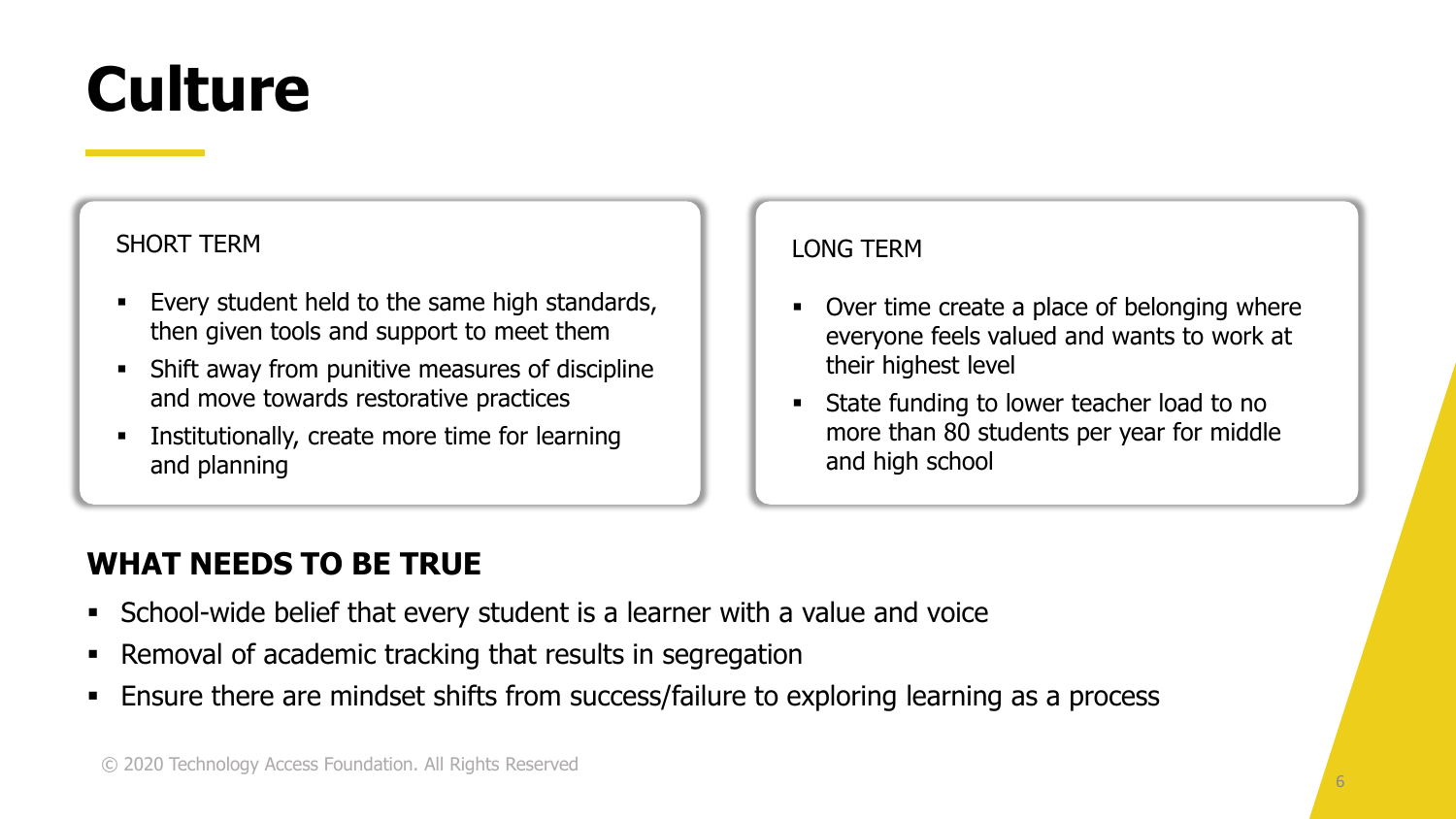## **Pedagogy**

Adopt a teaching methodology designed toward student voice, choice and leadership

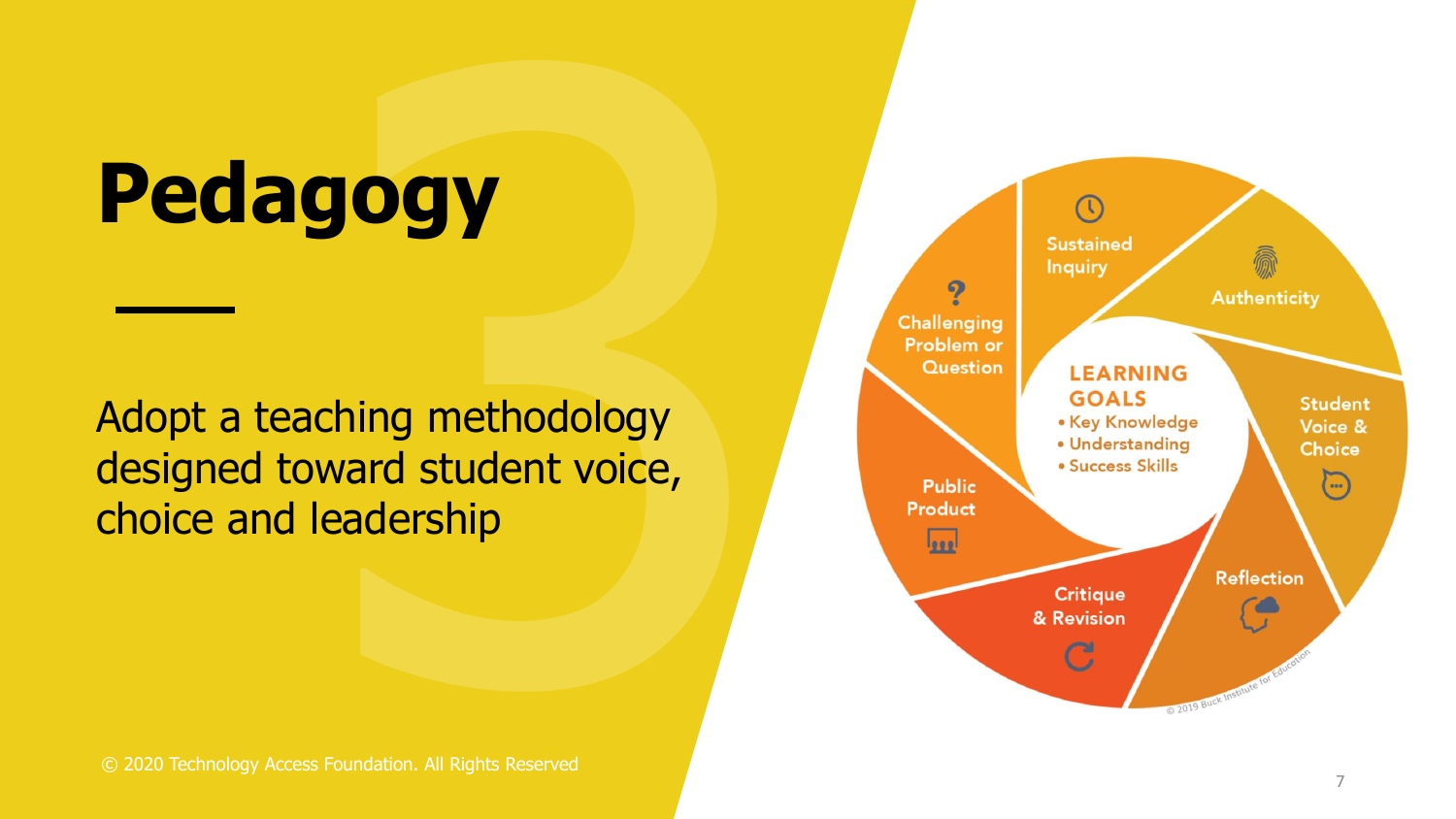

#### SHORT TERM

- True standards-based instruction where students and teachers know what standards they're trying to hit and have exemplars to measure against
- Competency/performance-based assessments based on state standards
- Students lead learning through discovery and discourse

#### LONG TERM

- **EXECUTE:** Institutionally, create more time for learning and planning
- Systems and structures to support continued implementation of exploratory learning
- Adapting school schedules to accommodate innovative instruction and activities that are good for the school community

- Willingness to move from state standardized tests to performance/competency-based assessments
- High quality, extensive, and continuous professional development for teachers and staff including racial equity training
- Willingness to use multiple technologies to supplement learning and facilitate collaboration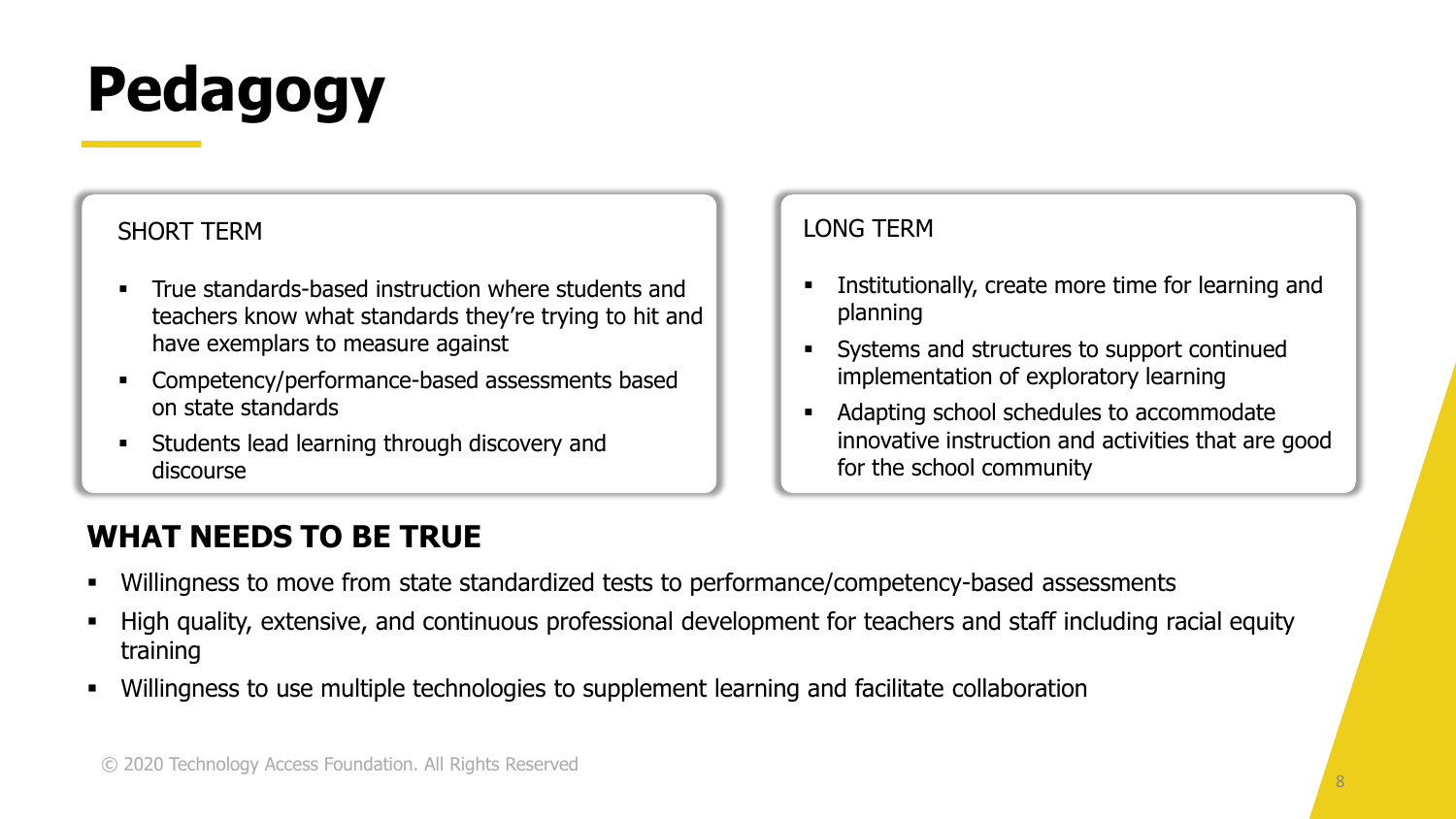## **Content**

Curate content that is culturally and communally relevant, and challenges the hegemonic structures

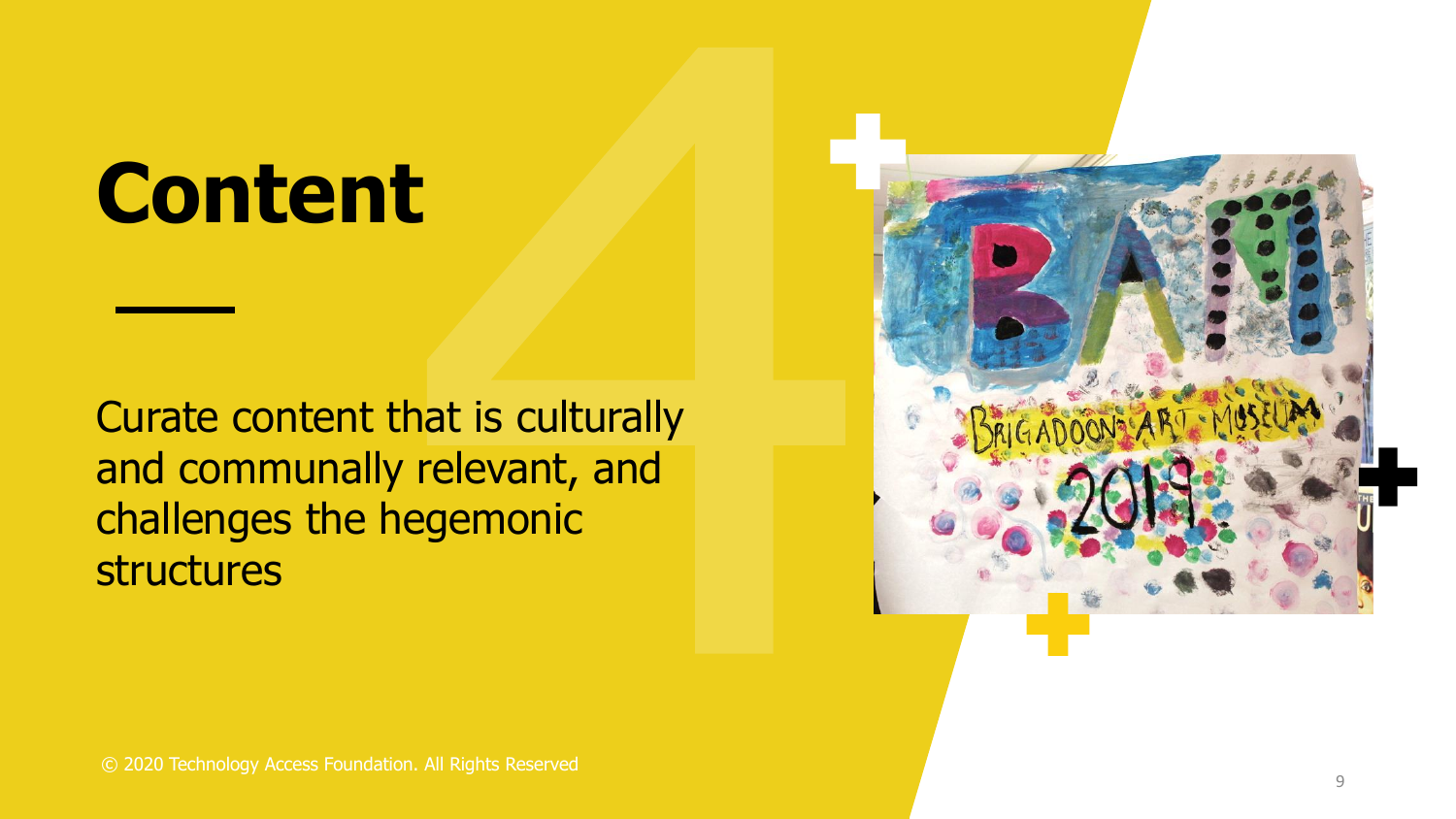### **Content**

#### SHORT TERM

- Use content responsive to student's culture and interests, and is representative of the diversity of our country
- Identify current resources that have been assessed for cultural relevancy, representation and exposure
- Create more time for teachers to plan and select content

#### LONG TERM

- **EXECUTE:** All curricular content is chosen from the lens of equity and inclusiveness
- Ongoing professional development to examine curricular content for equity

- Willingness to abandon the hegemonic approach to curricular content
- Teachers need curricular resources that are equitable, inclusive and adaptable
- Teachers need the skills to select culturally relevant and representative content that meets the learning standards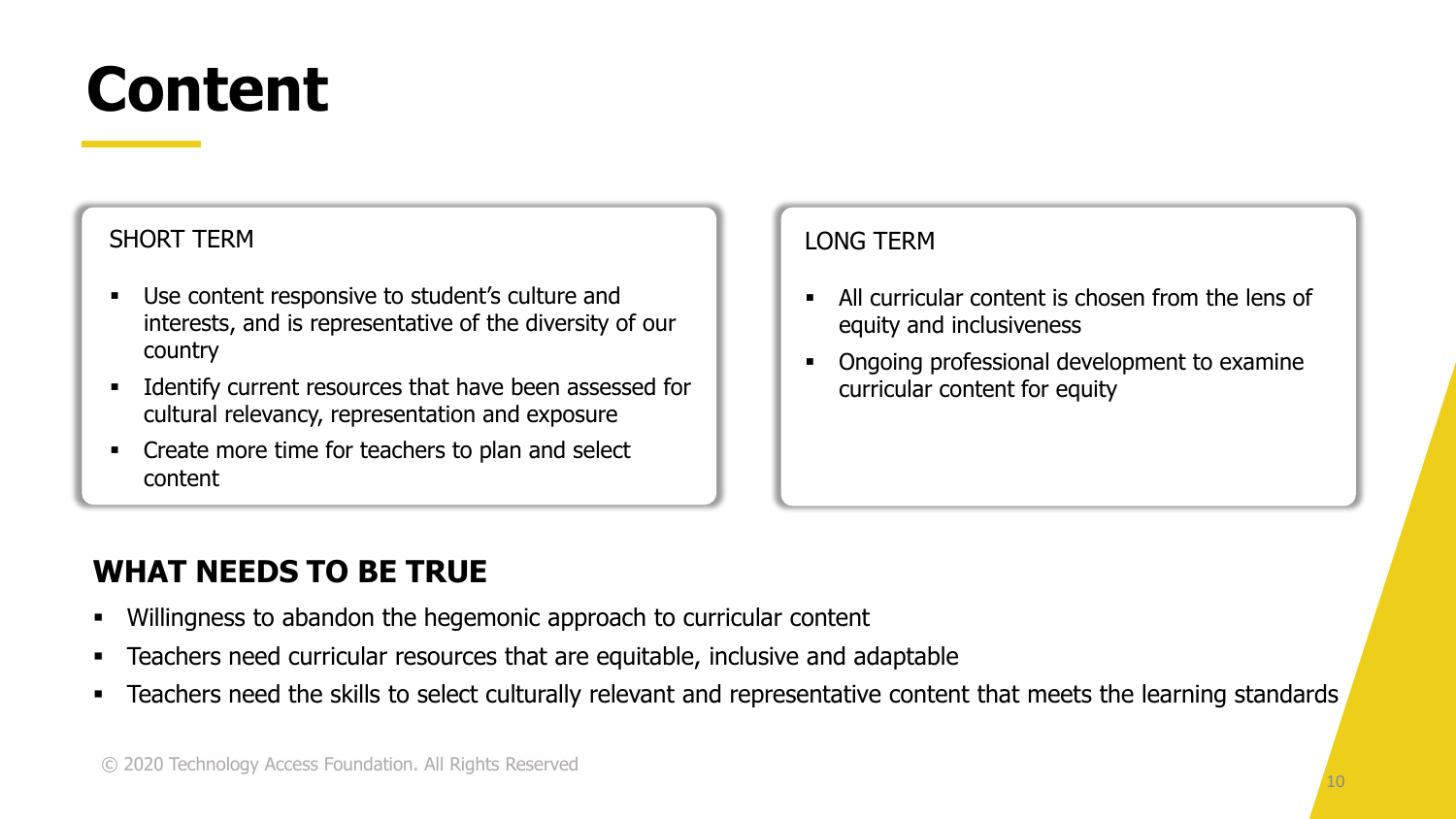## **Diverse Staff**

Staff at all levels, particularly in the classroom, that mirrors the student population and has wherewithal to bring their own lens to the work

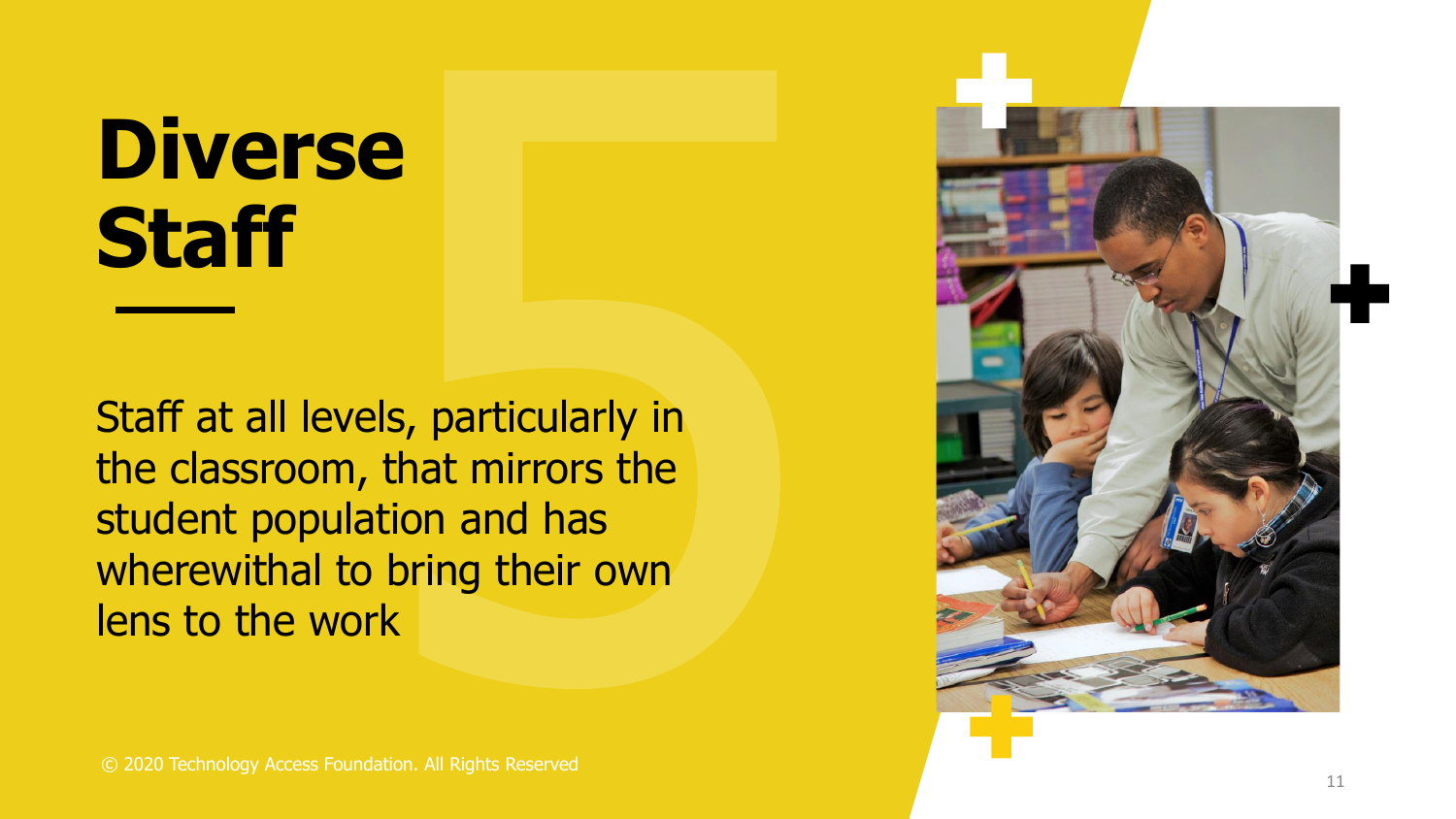### **Diverse Staff**

#### SHORT TERM

- Hire more teachers of color to all schools
- Create inclusive school environments that decenter the culture of whiteness and holds space for experiences that have been traditionally marginalized
- Identifying support systems within the schools to mentor new teachers of color

#### **WHAT NEEDS TO BE TRUE**

- Principal must create environment that is inclusive of teachers of color
- Reprioritize what and who we think makes a good teacher
- **Extensive, consistent and ongoing racial equity training**
- Commitment to the school philosophy

#### LONG TERM

- Setup a sustainable statewide system that will recruit and retain teachers of color with a goal of having the teachers of color mirror the population of their schools
- Elevate teachers of color to leadership roles in the schools and district
- Fill the pathway by enabling students to see teaching as a desired profession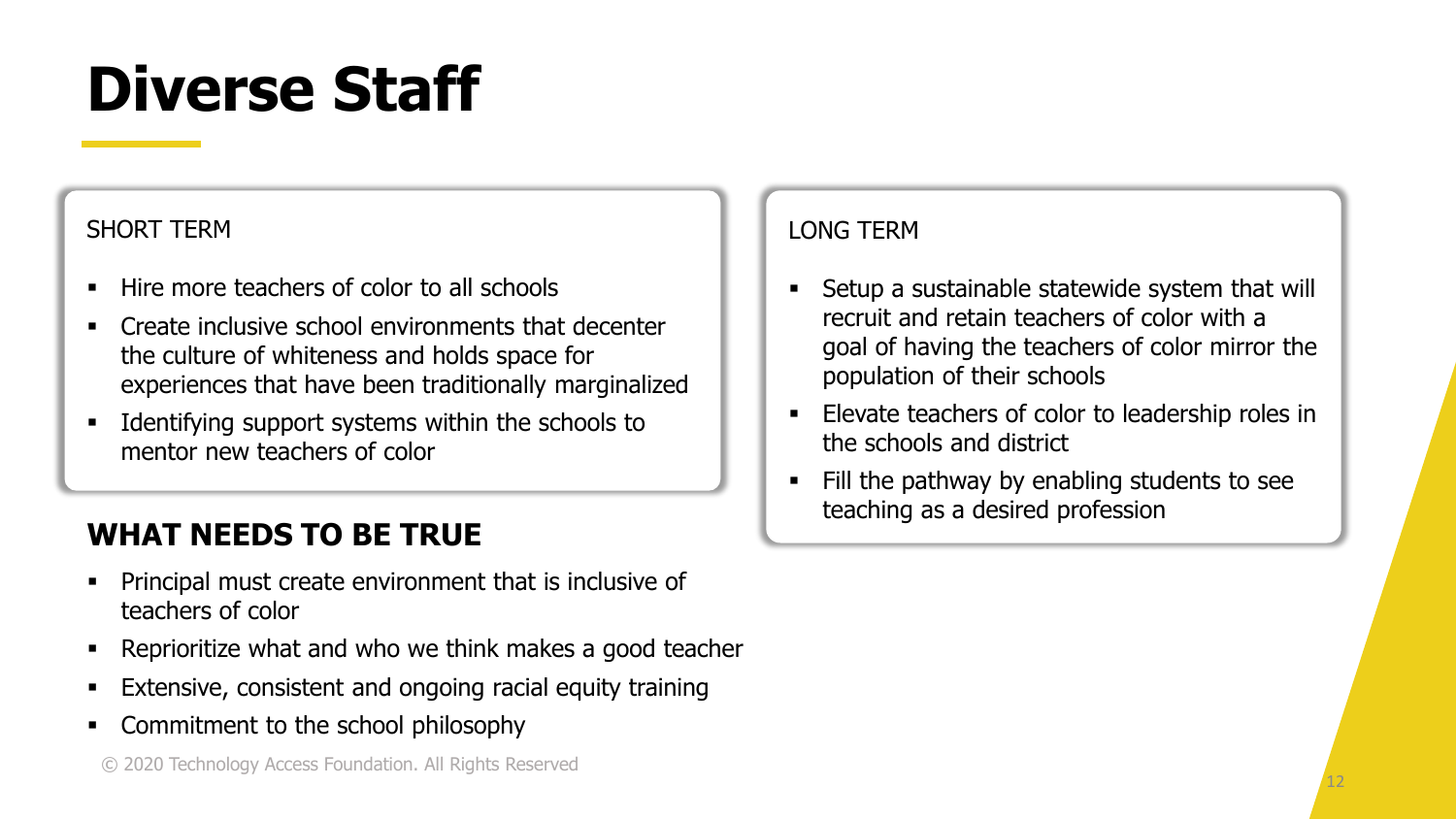## **Expanded Community**

Develop an expanded community that bridges the gap between school and community, supporting the reciprocity of learning and resources

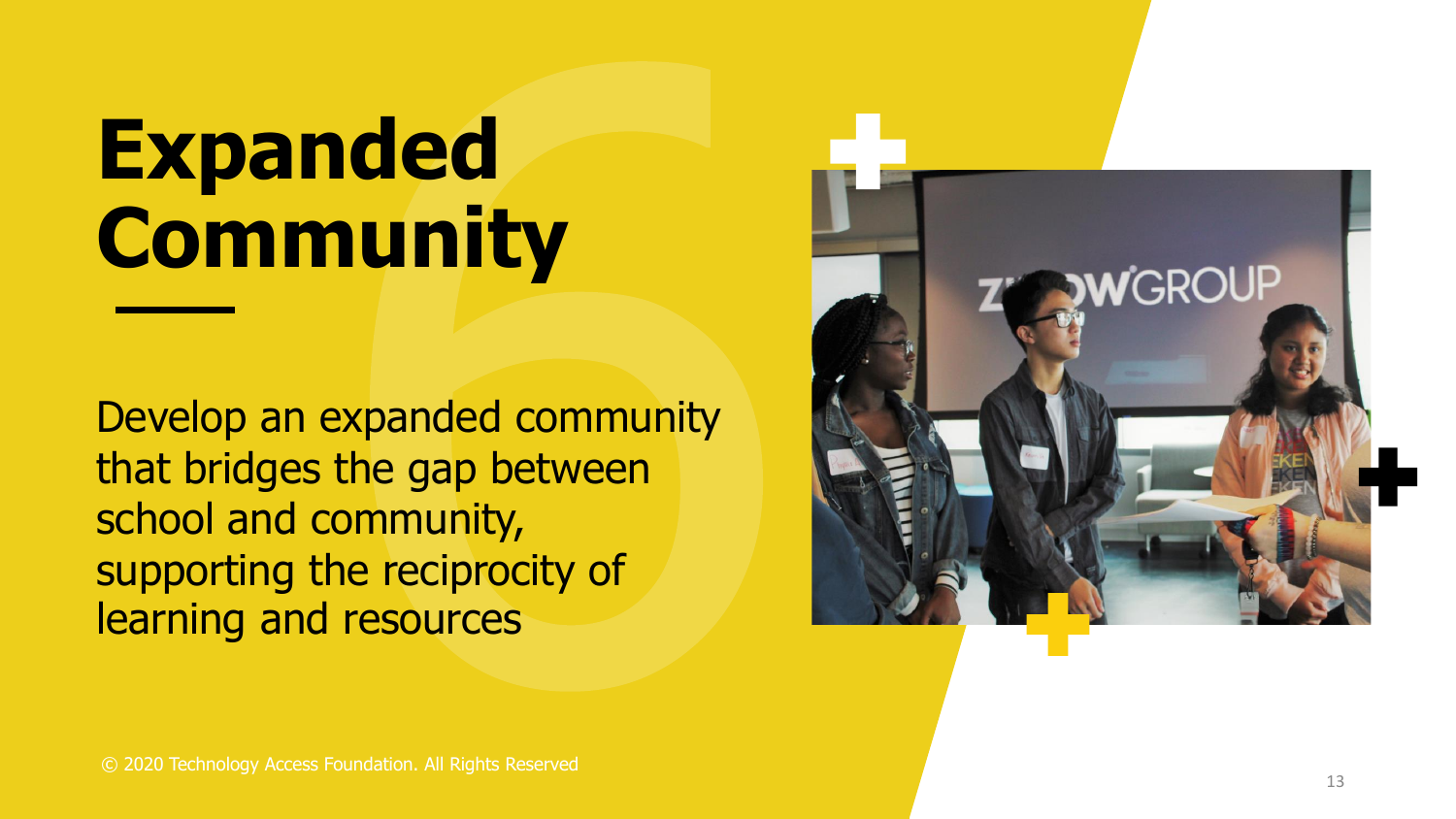### **Expanded Community**

#### SHORT TERM

- Valuing the student experience as knowledge whether it's at school, home or in the community
- Stay away from words like "learning loss" and "working hard to catch up"
- Determine how external stakeholders can be collaborators and build relationships

#### LONG TERM

- Build a statewide system that enabled external stakeholders to connect with their local schools
- Include the whole family in the education of the student

- Every student must have exposure to offerings of external stakeholders and experience learning outside of their classroom
- Teachers and staff must be positioned to understand how external stakeholders add value
- The school must have a system of engaging and placing external stakeholders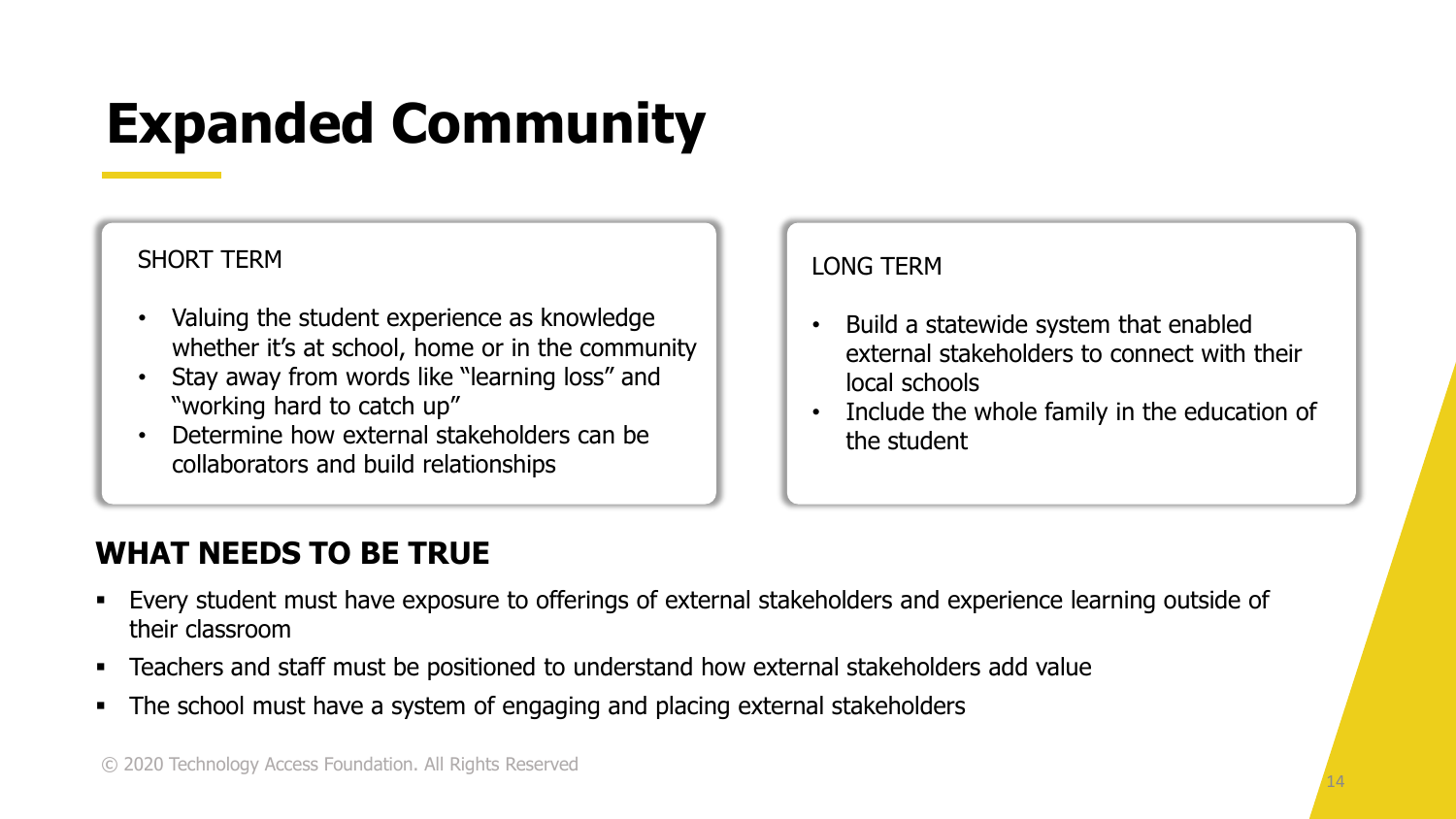## **TAF Team Contributors**

#### ▪ **STEMbyTAF COACHES**

- o Bethany Avery
- o Krista Finke
- o Maribel Gonzalez
- o Denise McLean
- o Pete Schoen
- **EXECUTE: Heather Lechner, Executive Director of Education**

Send questions and comments to STEMbyTAF@techaccess.org